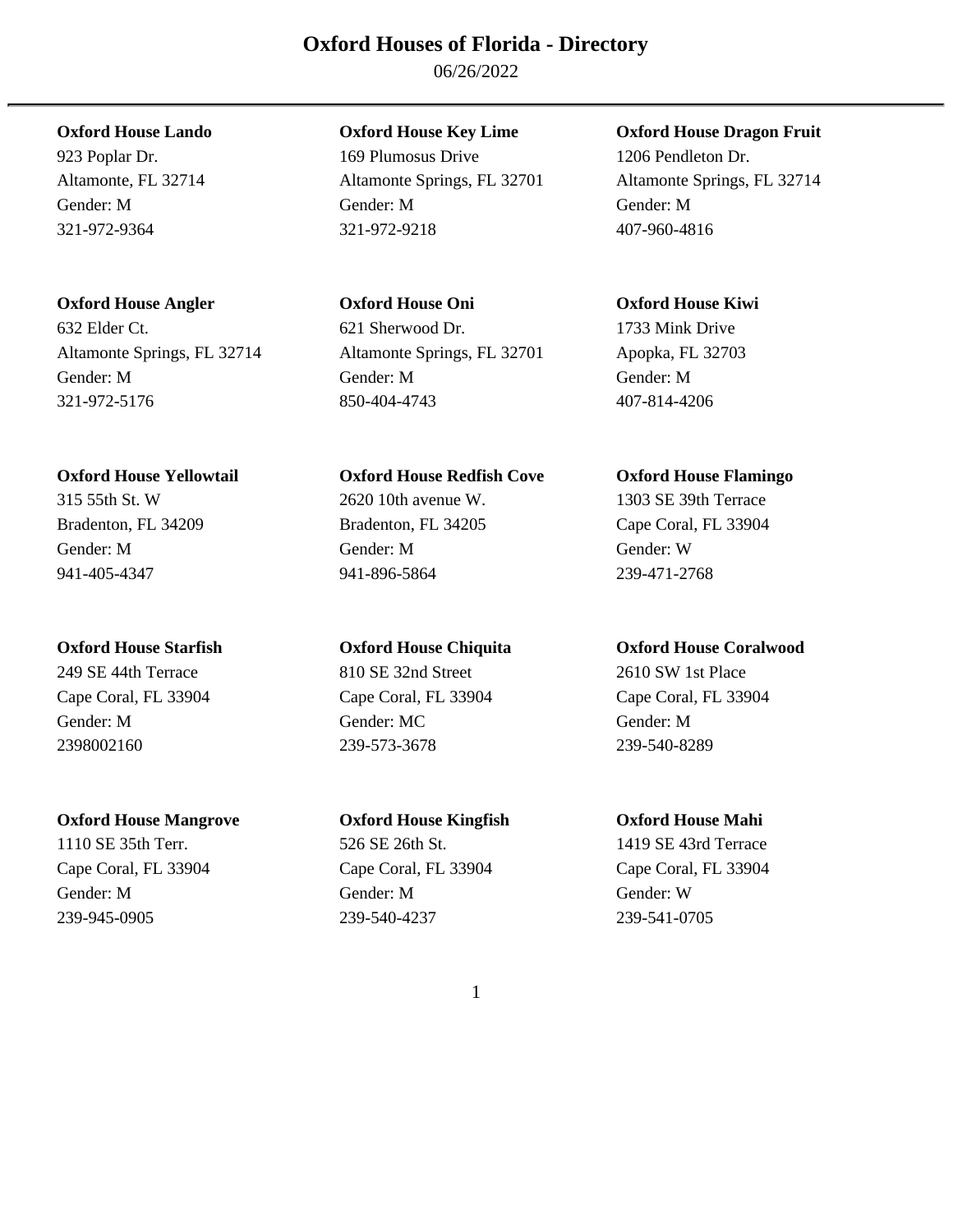06/26/2022

219 SE 30th St 1154 Palmetto St. 401 Silver Beach Ave.

### **Oxford House Happy Destiny Oxford House Cobia Oxford House Hammock**

1067 Iroquois Ave. 1668 Harvard Ct. 208 Indian Hills Dr Fort Lauderdale, FL 33312 Fort Myers, FL 33901 Fort Pierce, FL 34982 Gender: WC Gender: W Gender: M 954-395-8529 239-288-6693 7723023108

### **Oxford House Gardenia Oxford House Glades Oxford House Gail**

Ft. Lauderdale, FL 33311 Gainesville, FL 32605 Gainesville, FL 32653 Gender: WC Gender: M Gender: M Gender: WC 954-368-7794 352-554-6077 352-554-6068

### **Oxford House Millhopper Oxford House Ohana 1st Oxford House Mill Cove**

Gender: M Gender: WC Gender: M 352-451-4560 352-672-6133 904-330-0098

3360 Sara Drive 7922 Wildwood Rd. 1920 Raising Hill Dr Gender: M Gender: W Gender: M 904-619-9163 904-503-7466 904-374-2806

### **Oxford House Tarpon Point Oxford House Green Flash Oxford House Sandy Bottom**

Gender: M Gender: WC Gender: M 423-440-9660 727-474-3257 386-256-7808

2828 NW 9th Pl. 3414 NW 27th St 6725 NW 33rd Terr

3515 NW 60th Terr. 4311 SW 21st St. 7534 Altus Drive South

Cape Coral, FL 33904 Clearwater, FL 33755 Daytona Beach, FL 32218

Gainesville, FL 32606 Gainesville, FL 32608 Jacksonville, FL 32277

### **Oxford House Jax Oxford House Jaguar Oxford House Raising Hill**

Jacksonville, FL 32277 Jacksonville, FL 32211 Jacksonville, FL 32210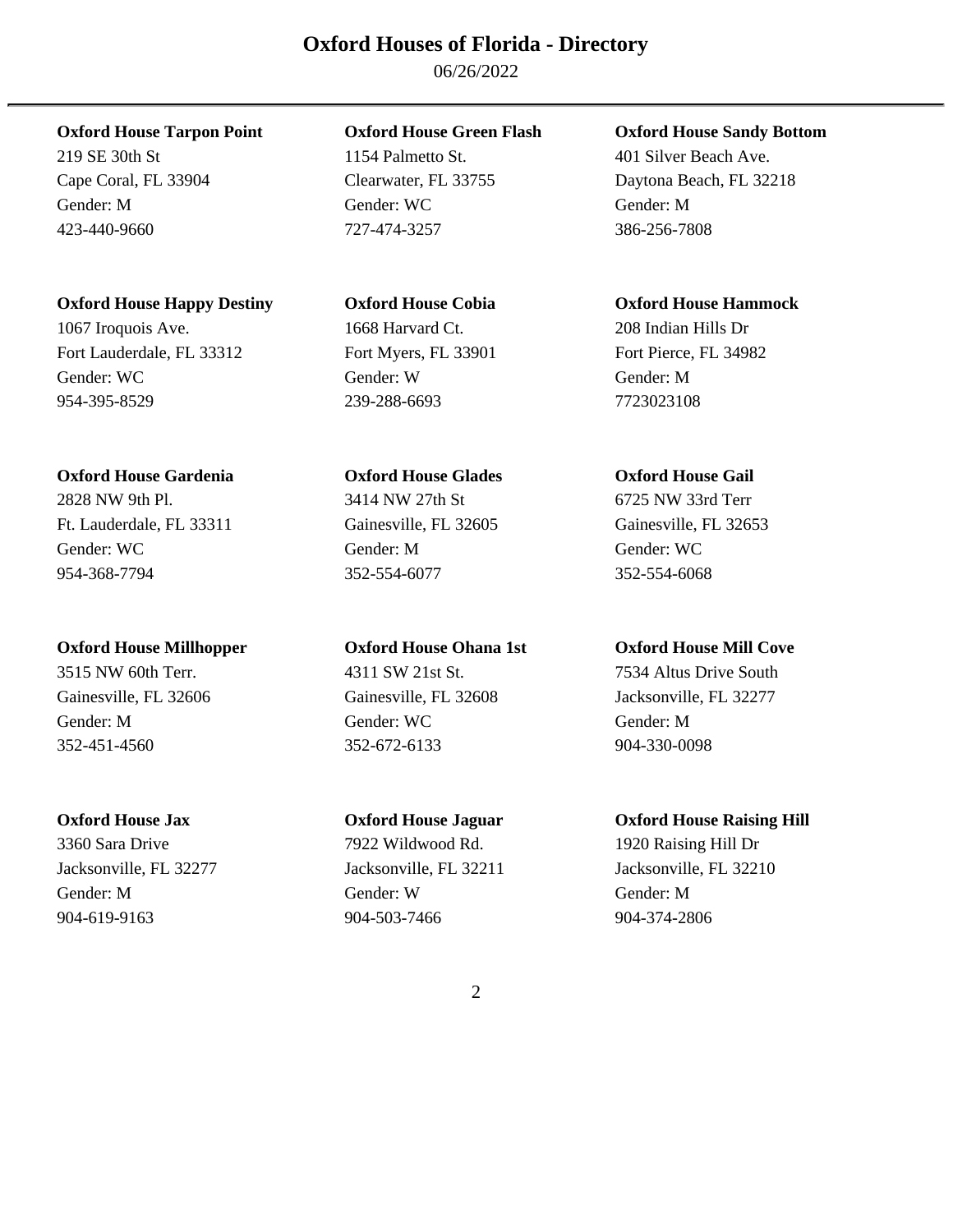06/26/2022

904-672-7014 904-672-7158 813-388-9012

17301 NW 24th Ave. 19010 NW 7th Avenue 616 SW 18th St. Miami Gardens, FL 33056 Miami Gardens, FL 33169 Ocala, FL 34471 Gender: M Gender: M Gender: WC 7866542407 305-974-4691 352-304-6732

352-421-5573 352-663-3421

### **Oxford House Magnolia Park Oxford House Freedom Court Oxford House Koala**

6350 Harlow Blvd 6552 Lou Dr. N 7932 Wildwood Rd. Jacksonville, FL 32210 Jacksonville, FL 32216 Jacksonville, FL 32211 Gender: WC Gender: M Gender: M Gender: WC Gender: WC Gender: WC 904-800-2659 904-672-7246 904-503-1636

# 6512 Mitford Rd. 4447 Shiloh Lane 2351 Rothenfeld Ct. Gender: M Gender: M Gender: W

1338 New World Ave 210 7th Ave. SW 4400 NW 12th Ct. Lantana, FL 33462 Largo, FL 33770 Lauderhill, FL 33313 Gender: W Gender: M Gender: M 561-855-2532 727-475-8733 786-314-9632

**Oxford House Iguana Oxford House Ackee Oxford House Epona** 

1831 SE 38th Ave. 20 NE 31st Terrace 1926 Smith Street Gender: M Gender: WC Gender: M Gender: M Gender: M Gender: M Gender: M Gender: M Gender: M Gender: M Gender: M Gender: M Gender: M Gender: M Gender: M Gender: M Gender: M Gender: M Gender: M Gender: M Gender: M Gender: M G

### **Oxford House Perseus Oxford House Manatee Oxford House Land O Lakes**

Jacksonville, FL 32210 Jacksonville, FL 32210 Land O Lakes, FL 34639

### **Oxford House Mango Oxford House Gulf Bay Oxford House Great Reality**

### **Oxford House Impact Oxford House Vesta Oxford House Orange Park**

Ocala, FL 34471 Ocala, FL 34470 Orange Park, FL 32073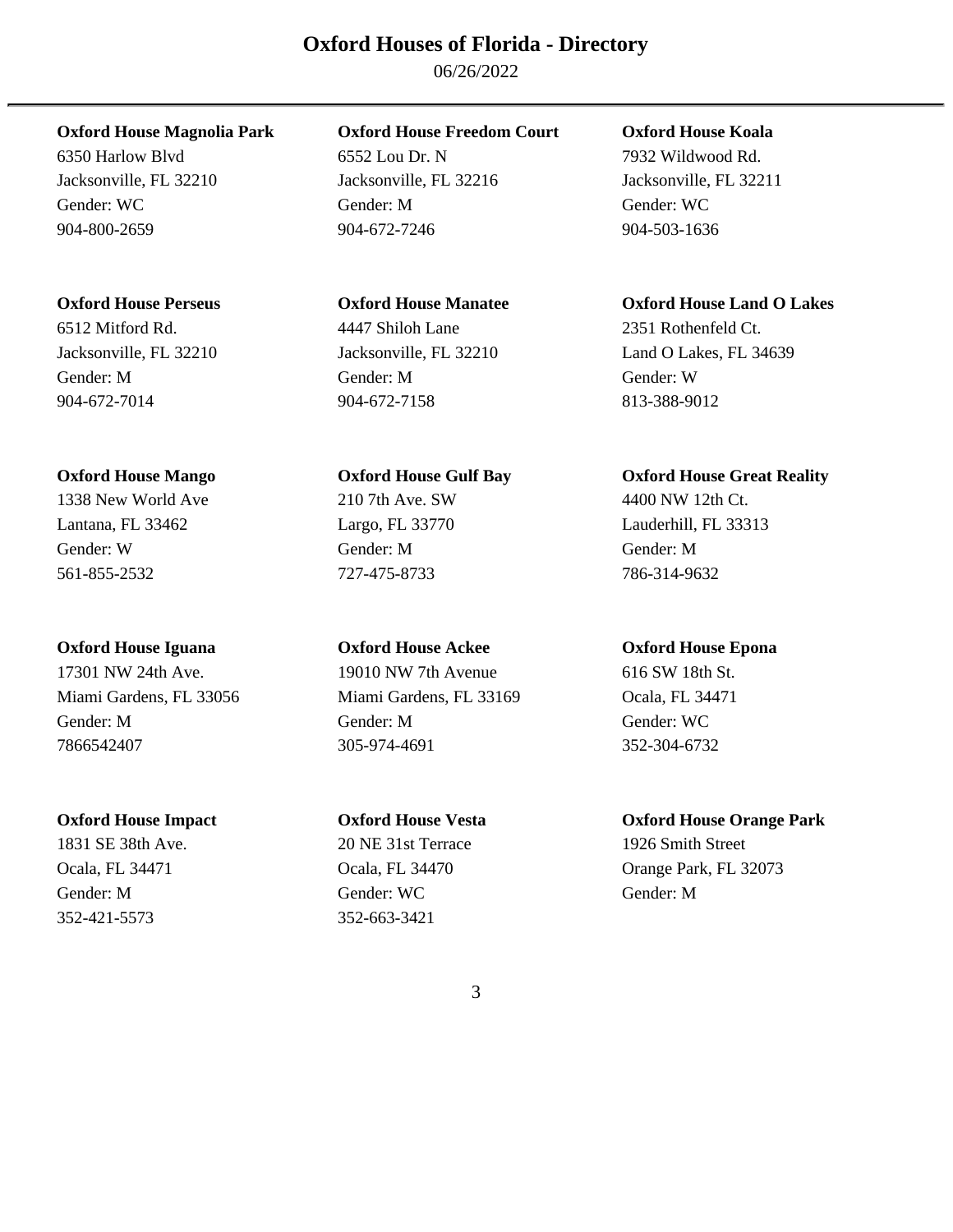06/26/2022

941-763-3951 850-481-1944

### **Oxford House Sand Dollar Oxford House Glo Oxford House Ashton**

9110 Abba Lane 3711 Tom Lane Dr. 1115 Dunmire Street Panama City Beach, FL 32407 Pensacola, FL 32504 Pensacola, FL 32503 Gender: M Gender: M Gender: WC 850-775-1221 850-285-0796 850-857-8919

6821 Kitty Hawk Circle 2111 Waltham St. 1814 North 61st Ave. Pensacola, FL 32506 Pensacola, FL 32505 Pensacola, FL 32506 Gender: M Gender: M Gender: M 850-741-4901 317-857-8196 850-912-8620

850-741-2596 850-741-2559

# **Oxford House Marlin Rose Oxford House Spring Board Oxford House Panama City**

5519 Gross Ct. 3 River Place 1032 W 12th Ct Orlando, FL 32810 Palm Coast, FL 23164 Panama City, FL 32401 Gender: M Gender: W Gender: M

949 Huntingdon Cir. 820 W. 8th Street 2936 State Ave. Panama City, FL 32405 Panama City, FL 32401 Panama City, FL 32405 Gender: M Gender: WC Gender: M Gender: M Gender: M Gender: M Gender: M Gender: M Gender: M Gender: M Gender: M Gender: M Gender: M Gender: M Gender: M Gender: M Gender: M Gender: M Gender: M Gender: M Gender: M Gender: M G 850-481-8992 850-640-4701 850-640-4840

### **Oxford House Cain Oxford House Waltham Oxford House Danny**

# **Oxford House Tabicat Oxford House Gwendolyn Oxford House Capri**

1080 Farmington Rd. 3716 Pompano Drive 4219 Capri Dr. Pensacola, FL 32504 Pensacola, FL 32514 Pensacola, FL 32504 Gender: WC Gender: W Gender: W Gender: W Gender: W

### **Oxford House Mako Oxford House Sugar Palms Oxford House Blackwater**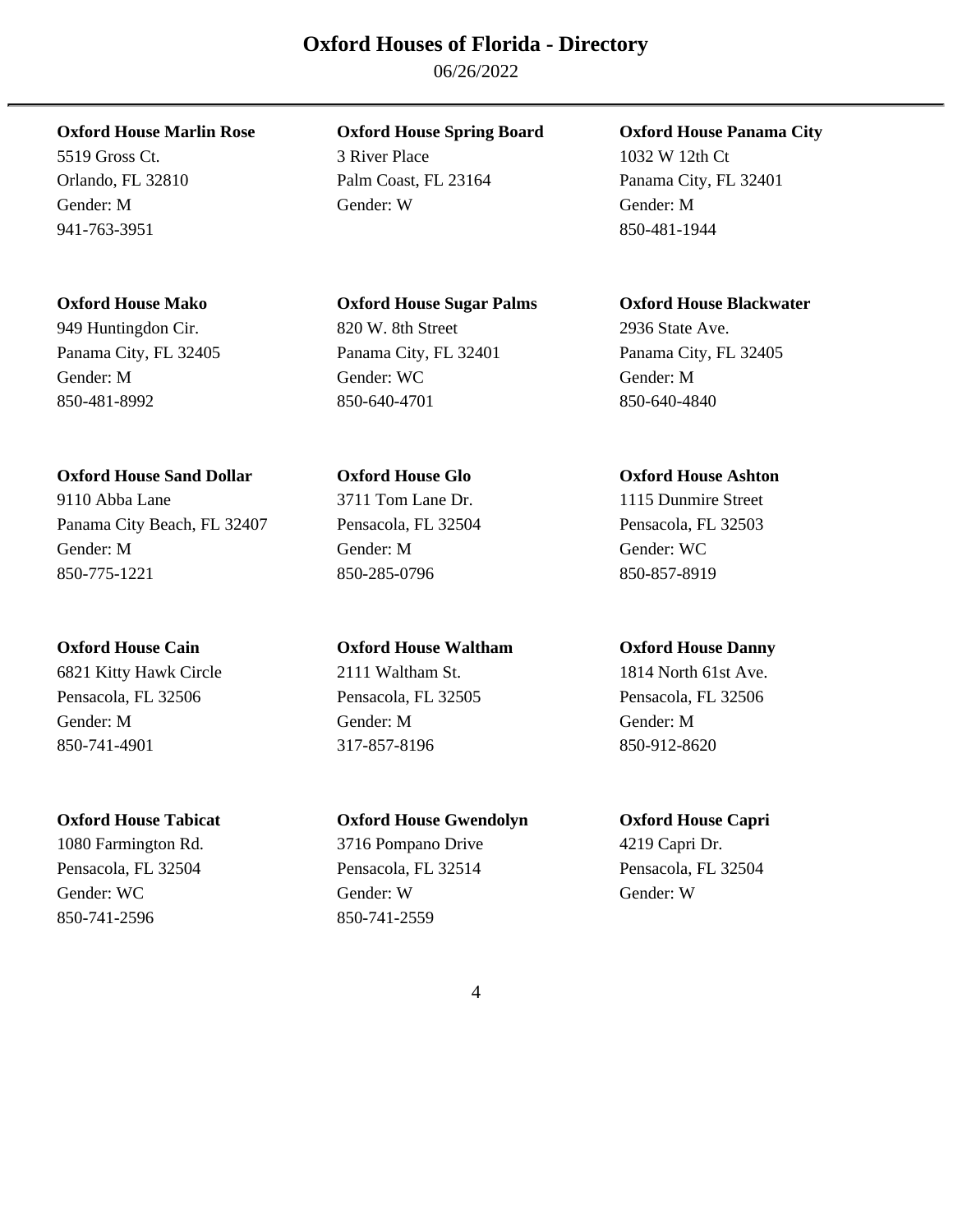06/26/2022

602-501-1268 772-807-1918

### **Oxford House Sandcastle Oxford House Seabreeze Oxford House Lucie**

773 SE Atlantus Ave 557 NE Port St. Lucie Blvd 2142 SW Gemini Ln

1741 Essex Lane 8911 90th Avenue 9433 Monica Dr. Riviera Beach, FL 33504 Seminole, FL 33777 Seminole, FL 33777 Gender: M Gender: M Gender: M 561-429-2277 727-623-0736 727-289-2537

201 Warbler Rd. 62 S. Whitnet Street 24 Menedez Rd. Gender: M Gender: M Gender: WC 904-342-7386 904-679-5433 904-547-2281

### **Oxford House Stancil Oxford House Shining Beacon Oxford House Treasure Coast**

4485 N. 12th Avenue 120 Howes Street 2350 SE Floresta Dr. Pensalcola, FL 32503 Port Orange, FL 32127 Port St Lucie, FL 34984 Gender: W Gender: WC Gender: W

Port St Lucie, FL 34983 Port St. Lucie, FL 34984 Port St. Lucie, FL 34984 Gender: M Gender: M Gender: WC 772-249-0867 772-237-4783 772-207-7408

### **Oxford House Dolphin Oxford House Hurricane Oxford House Tsunami**

# **Oxford House Pinellas Oxford House Tallahassee Oxford House Firefly**

2035 26th Street S. 4544 Thomasville Rd 1408 W Tharpe St St. Pete, FL 33712 Tallahassee, FL 32309 Tallahassee, FL 32303 Gender: M Gender: M Gender: M 727-333-7633 850-408-7933 850-966-3563

### **Oxford House Ancient City Oxford House San Sebastian Oxford House Dreamcatcher**

St. Augustine, FL 32086 St. Augustine, FL 32084 St. Augustine, FL 32080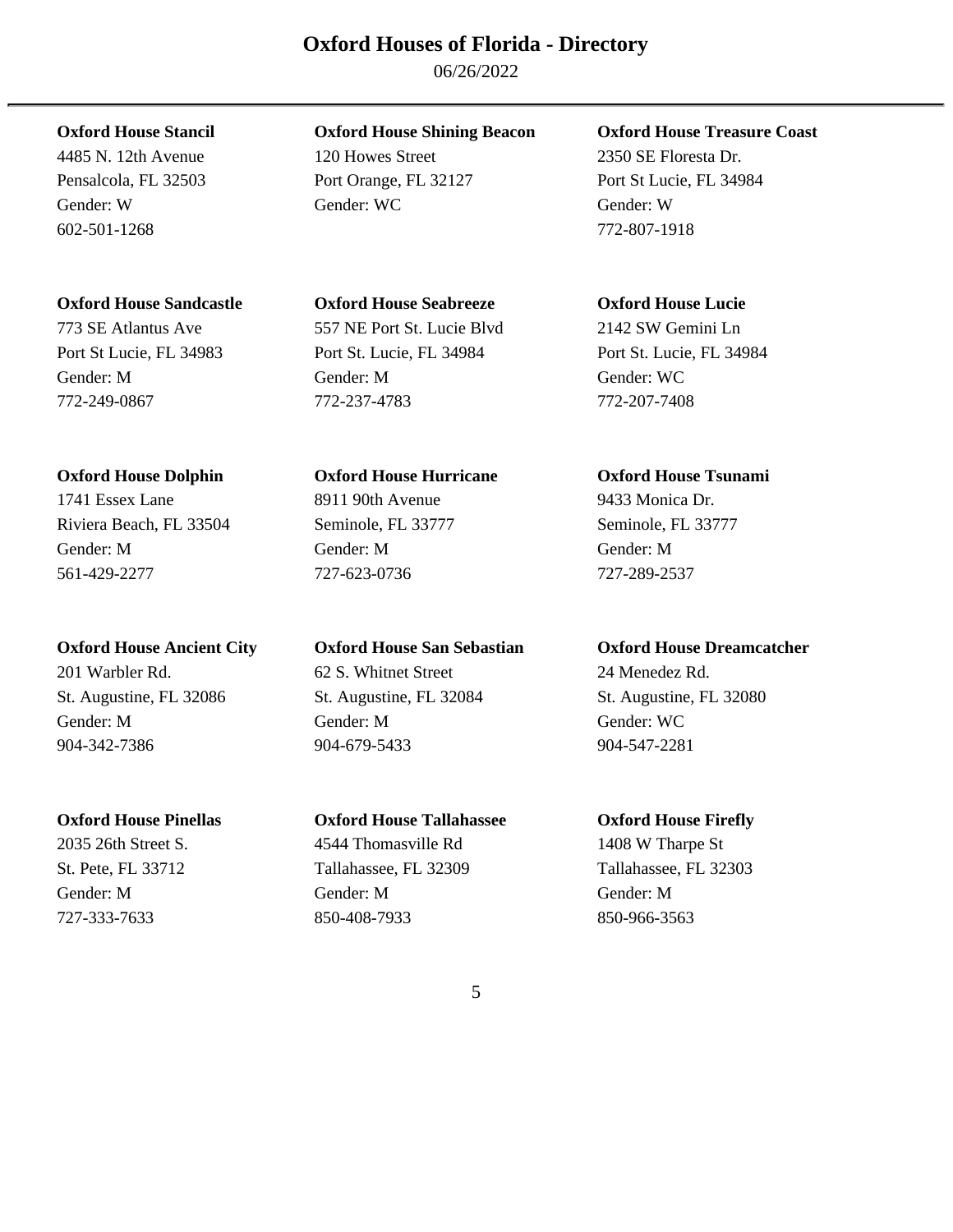06/26/2022

Tallahassee, FL 32303 Tallahassee, FL 32310 Tallahassee, FL 32301 Gender: W Gender: WC Gender: M 850-739-9391 850-425-0379 850-782-2224

### **Oxford House Waves Oxford House Breeze Oxford House Stingray**

12717 Sebring Blvd. 1925 E. 115th Ave 3411 N. 49th Street Tampa, FL 33618 Tampa, FL 33612 Tampa, FL 33605 Gender: W Gender: M Gender: M 813-373-5779 813-488-1024 813-252-3435

5201 E. 122nd Ave. 331 8th Court 413 Superior Place Gender: M Gender: W Gender: M 813-252-3112 7724923470 561-651-9942

### **Oxford House Leon Oxford House Panhandle Oxford House Noles**

2004 Scenic Road 1821 Myrick Road 906 Buena Vista Dr Tallahassee, FL 32303 Tallahassee, FL 32303 Tallahassee, FL 32304 Gender: W Gender: M Gender: M 850-693-4006 850-518-5217 942-545-0260

1007 Davis Dr. 1719 W. Patterson St. 7131 North 50th St. Gender: M Gender: M Gender: W 813-964-6946 850-404-3476 813-280-2495

### **Oxford House Premier Oxford House Apalachee Oxford House Temperance**

2012 Sheridan Rd 616 Hampton Ave. 103/105 Barbourville Dr.

### **Oxford House Buccaneers Oxford House Nautilus Oxford House Orange Blossom**

Tampa, FL 33619 Tampa, FL 33604 Temple Terrace, FL 33617

### **Oxford House Rip Tide Oxford House Cabana Oxford House Pineapple**

Temple Terrace, FL 33617 Vero Beach, FL 32962 West Palm Beach, FL 33409